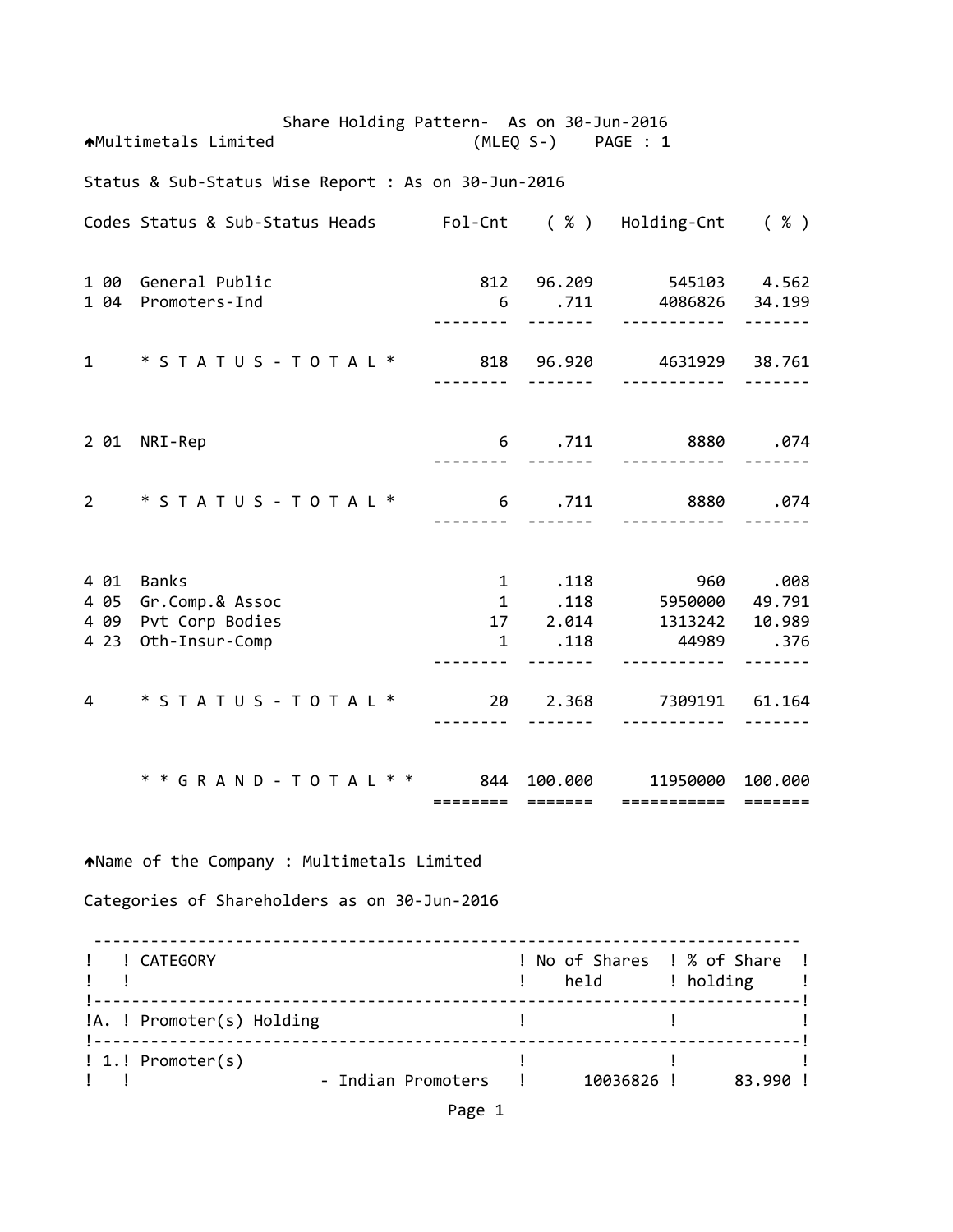|                  | Share Holding Pattern- As on 30-Jun-2016<br>- Foreign Promoters                                                              | $\mathbf{I}$                              | .000 !<br>0!                                    |
|------------------|------------------------------------------------------------------------------------------------------------------------------|-------------------------------------------|-------------------------------------------------|
|                  | 2.! Persons acting in concert                                                                                                |                                           | 0!<br>.000!                                     |
|                  | Sub-Total !                                                                                                                  | 10036826 !                                | 83.990!                                         |
|                  | B. ! Non-Promoters Holding                                                                                                   |                                           |                                                 |
|                  | 3.! Institutional Investors                                                                                                  |                                           |                                                 |
|                  | a.! Mutual Funds & UTI<br>b.! Banks, Financial Inst, Insurance Company!<br>(Central/State Govt Inst/Non-Govt Inst) !         | 0<br>45949 !                              | .000 !<br>$.385$ !                              |
| $c.$ ! FII $(s)$ |                                                                                                                              | 0                                         | .000!                                           |
|                  | Sub-Total !                                                                                                                  | 45949 !                                   | $.385$ !                                        |
| 4.! Others       |                                                                                                                              |                                           |                                                 |
| c.! NRI/OCBs     | a.! Private Corporate Bodies<br>b.! Indian Public<br>d.! Any-Other (Foreign-Companies)<br>! Clearing Members                 | 1313242 !<br>545103 !<br>8880 !<br>0<br>0 | 10.989 !<br>4.562 !<br>.074 !<br>.000!<br>.000! |
|                  | Sub-Total !                                                                                                                  | 1867225 !                                 | $15.625$ !                                      |
|                  | Grand-Total !                                                                                                                | 11950000!                                 | 100.000 !                                       |
| ! Note : 1)      | ! Name, Number of shares held and percentage shareholding<br>! of entities/persons holding more than 1% is enclosed herewith |                                           |                                                 |
| ! Note : 2)      |                                                                                                                              |                                           | No of holding !<br>Shares in (%) !              |
|                  | Total Foreign Shareholding :                                                                                                 |                                           | 8880 .074 !                                     |

 based on download of data received from NSDL/CDSL as on 30‐Jun‐2016 Multimetals Limited (MLEQ S‐) PAGE : 1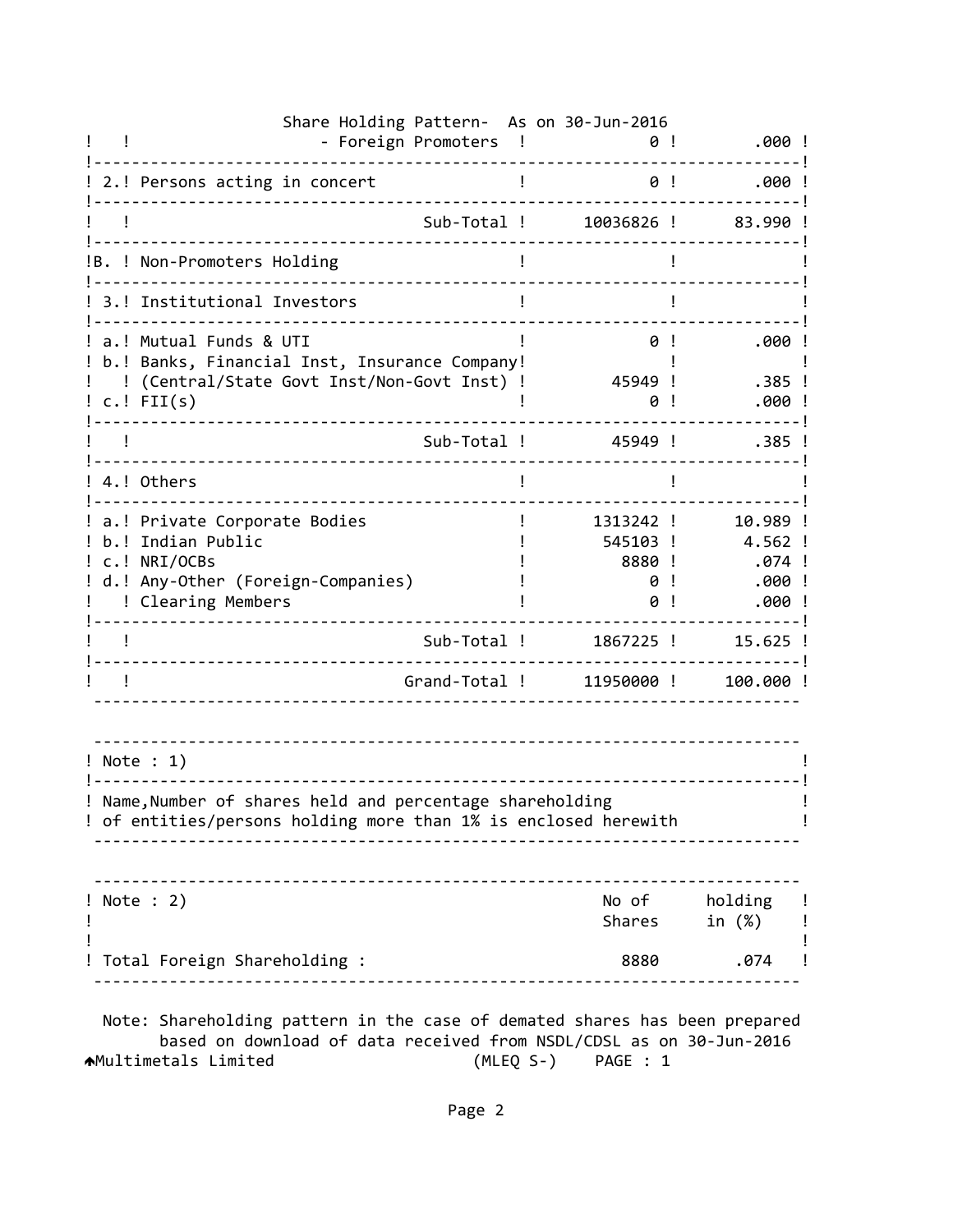Share Holding Pattern‐ As on 30‐Jun‐2016 Status & Sub‐Status Wise Report : As on 30‐Jun‐2016

Indian Promoters

FOL/CLI# SIGL NAME OF THE SHARE HOLDERS HOLDG % TO Cap ‐Pan 4 05 HADOTI PUNJI VIKAS LIMITED 5950000 49.791 AAACH4047F 1 04 VASUDEV AGRAWAL 1293359 10.823 AAVPA5418K 1 04 RAJENDRA AGRAWAL 1062091 8.888 ABKPA3830H 1 04 SHAMBHU AGARWAL 703070 5.883 1 04 AJAY AGARWAL 614543 5.143 AFOPA1833L 1 04 MUGDHA AGRAWAL 400000 3.347 AJSPA9434F 1 04 VASUDEV AGARWAL 13763 .115 ‐‐‐‐‐‐‐‐‐‐‐‐‐‐‐‐‐‐‐‐‐‐‐‐‐‐‐‐‐‐‐‐‐‐‐‐‐‐‐‐‐‐‐‐‐‐‐‐‐‐‐‐‐‐‐‐‐‐‐‐‐‐‐‐‐‐‐‐‐‐‐‐ A1A Indian Promoters 10036826 83.990 ‐‐‐‐‐‐‐‐‐‐‐‐‐‐‐‐‐‐‐‐‐‐‐‐‐‐‐‐‐‐‐‐‐‐‐‐‐‐‐‐‐‐‐‐‐‐‐‐‐‐‐‐‐‐‐‐‐‐‐‐‐‐‐‐‐‐‐‐‐‐‐‐ Multimetals Limited (MLEQ S‐) PAGE : 2 Status & Sub‐Status Wise Report : As on 30‐Jun‐2016 Banks, Fin Inst(s),Ins Comp(s) FOL/CLI# SIGL NAME OF THE SHARE HOLDERS HOLDG % TO Cap ‐Pan 4 23 M/S THE NEW INDIA ASSURANCE CO.LTD. 44989 .376 4 01 M/S MANDVI CO‐OP.BANK LTD. 960 .008 ‐‐‐‐‐‐‐‐‐‐‐‐‐‐‐‐‐‐‐‐‐‐‐‐‐‐‐‐‐‐‐‐‐‐‐‐‐‐‐‐‐‐‐‐‐‐‐‐‐‐‐‐‐‐‐‐‐‐‐‐‐‐‐‐‐‐‐‐‐‐‐‐ B2A Banks, Fin Inst(s),Ins Comp(s) 45949 .385 ‐‐‐‐‐‐‐‐‐‐‐‐‐‐‐‐‐‐‐‐‐‐‐‐‐‐‐‐‐‐‐‐‐‐‐‐‐‐‐‐‐‐‐‐‐‐‐‐‐‐‐‐‐‐‐‐‐‐‐‐‐‐‐‐‐‐‐‐‐‐‐‐ Multimetals Limited (MLEQ S‐) PAGE : 3 Status & Sub‐Status Wise Report : As on 30‐Jun‐2016 Private Corporate Bodies FOL/CLI# SIGL NAME OF THE SHARE HOLDERS HOLDG % TO Cap ‐Pan 4 09 NUTRILITE FOODS (P) LTD. 325000 2.720 AABCN9605N 4 09 HORIZON & INFRASTRUCPROJECTS TU 325000 2.720 AABCH4944G 4 09 JALSAGAR COMMERCE PRIVATE LIMIT 200000 1.674 AAACJ6417H 4 09 BIRLA ARTS PRIVATE LIMITED 200000 1.674 AACCB0469K 4 09 TEAC CONSULTANTS PRIVATE LIMITE 150000 1.255 AABCT0267A 4 09 C MACKERTICH PRIVATE LIMITED 65900 .551 AABCC0381Q 4 09 CHATUR PROPERTIES PVT LTD 32000 .268 4 09 M/S ASIATIC OFFSHORE LTD. 10000 .084 4 09 M/S VYAPARIK PRATISHTHAN LTD. 3800 .032 4 09 M/S GOURI SANKAR CO.PVT.LTD. 320 .003 4 09 M/S. JAGJAN NIVESH PVT.LTD. 300 .003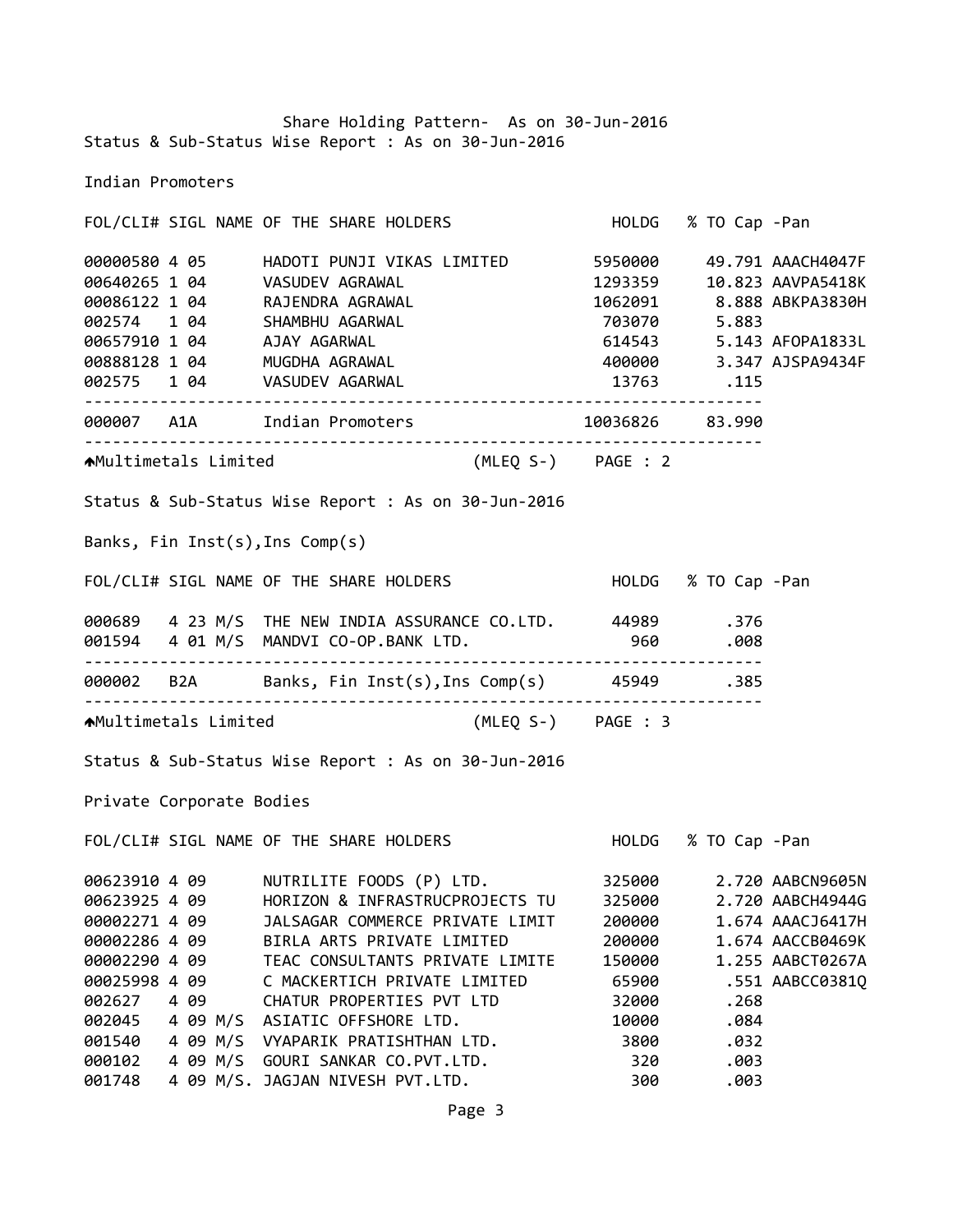|           |                      | Share Holding Pattern- As on 30-Jun-2016                                                                                                                                                                                               |                                                 |    |                        |  |
|-----------|----------------------|----------------------------------------------------------------------------------------------------------------------------------------------------------------------------------------------------------------------------------------|-------------------------------------------------|----|------------------------|--|
|           |                      |                                                                                                                                                                                                                                        |                                                 |    |                        |  |
|           |                      | 002524  4  09  M/S  PARASRAM SECURITIES P. LTD.  300  .003<br>00021328  4  09  MACKERTICH CONSULTANCY SERVICES  202  .002 AABCM5680Q                                                                                                   |                                                 |    |                        |  |
|           |                      | 00021320 4 09<br>00239729 4 09 TATA INVESTMENT CORPORATION 120 .001 AAACT4120F<br>001040 4 09 M/S MAX INVESTMENTS (P) LTD. 100 .001<br>001782 4 09 M/S ABU INVESTMENTS & FINANCE PVT. 100 .001<br>001782 4 09 M/S ABU INVESTMENTS & FI |                                                 |    |                        |  |
|           |                      |                                                                                                                                                                                                                                        |                                                 |    |                        |  |
|           |                      |                                                                                                                                                                                                                                        |                                                 |    |                        |  |
|           |                      |                                                                                                                                                                                                                                        |                                                 |    |                        |  |
|           |                      |                                                                                                                                                                                                                                        |                                                 |    |                        |  |
|           |                      | 000017 C1A Private Corporate Bodies 1313242 10.989                                                                                                                                                                                     |                                                 |    |                        |  |
|           |                      | AMultimetals Limited (MLEQ S-) PAGE : 4                                                                                                                                                                                                |                                                 |    |                        |  |
|           |                      | Status & Sub-Status Wise Report : As on 30-Jun-2016                                                                                                                                                                                    |                                                 |    |                        |  |
| Nri / OCB |                      |                                                                                                                                                                                                                                        |                                                 |    |                        |  |
|           |                      | FOL/CLI# SIGL NAME OF THE SHARE HOLDERS HOLD HOLDG % TO Cap -Pan                                                                                                                                                                       |                                                 |    |                        |  |
|           |                      | 000258 2 01 MR. PERCY LOUIS ACHARD 8000 8000 .067<br>000133 2 01 DR. BANGSHI BILAS MUKHERJI 400 .003                                                                                                                                   |                                                 |    |                        |  |
|           |                      |                                                                                                                                                                                                                                        |                                                 |    |                        |  |
|           |                      | 000461 2 01 MR. M.VISHWANATHAN                                                                                                                                                                                                         |                                                 |    | 160.001                |  |
|           |                      | 001024 2 01 MR. JITENDRA KRISHNARAO DIGHE 160 .001                                                                                                                                                                                     |                                                 |    |                        |  |
|           |                      | 001649 2 01 MISS SARITA VASUDEVA                                                                                                                                                                                                       |                                                 |    | 100.001                |  |
|           |                      | 000601 2 01 MR. BRIJ MOHAN MAGO                                                                                                                                                                                                        |                                                 | 60 | .001                   |  |
|           |                      | 000006 C3A Nri / OCB 3880 8880 .074                                                                                                                                                                                                    |                                                 |    |                        |  |
|           |                      | AMultimetals Limited (MLEQ S-) PAGE : 5                                                                                                                                                                                                |                                                 |    |                        |  |
|           |                      | Status & Sub-Status Wise Report : As on 30-Jun-2016                                                                                                                                                                                    |                                                 |    |                        |  |
|           |                      | List of Holders holding 01.000% & above                                                                                                                                                                                                |                                                 |    |                        |  |
|           |                      | FOL/CLI# NAME OF THE SHARE HOLDER                                                                                                                                                                                                      |                                                 |    | HOLDG % Cap Category   |  |
| 00640265  | VASUDEV AGRAWAL      |                                                                                                                                                                                                                                        | 1293359                                         |    | 10.823 Indian Promoter |  |
| 00086122  | RAJENDRA AGRAWAL     |                                                                                                                                                                                                                                        | 1062091                                         |    | 8.888 Indian Promoter  |  |
| 002574    | SHAMBHU AGARWAL      |                                                                                                                                                                                                                                        | 703070                                          |    | 5.883 Indian Promoter  |  |
| 00657910  | AJAY AGARWAL         |                                                                                                                                                                                                                                        | 614543                                          |    | 5.143 Indian Promoter  |  |
| 00888128  | MUGDHA AGRAWAL       |                                                                                                                                                                                                                                        | 400000                                          |    | 3.347 Indian Promoter  |  |
| 00000580  |                      | HADOTI PUNJI VIKAS LIMITED                                                                                                                                                                                                             | 5950000                                         |    | 49.791 Indian Promoter |  |
| 00623910  |                      | NUTRILITE FOODS (P) LTD.                                                                                                                                                                                                               | 325000                                          |    | 2.720 Pvt Corpt Bodies |  |
| 00623925  |                      | HORIZON & INFRASTRUCPROJECTS TU                                                                                                                                                                                                        | 325000                                          |    | 2.720 Pvt Corpt Bodies |  |
| 00002271  |                      | JALSAGAR COMMERCE PRIVATE LIMIT                                                                                                                                                                                                        | 200000                                          |    | 1.674 Pvt Corpt Bodies |  |
| 00002286  |                      | BIRLA ARTS PRIVATE LIMITED                                                                                                                                                                                                             | 200000                                          |    | 1.674 Pvt Corpt Bodies |  |
| 00002290  |                      | TEAC CONSULTANTS PRIVATE LIMITE                                                                                                                                                                                                        | 150000                                          |    | 1.255 Pvt Corpt Bodies |  |
| 000011    | -------------------- | [ 01.000% ] & above holders                                                                                                                                                                                                            | ----------------------------<br>11223063 93.918 |    |                        |  |

Page 4

‐‐‐‐‐‐‐‐‐‐‐‐‐‐‐‐‐‐‐‐‐‐‐‐‐‐‐‐‐‐‐‐‐‐‐‐‐‐‐‐‐‐‐‐‐‐‐‐‐‐‐‐‐‐‐‐‐‐‐‐‐‐‐‐‐‐‐‐‐‐‐‐‐‐‐‐‐‐‐‐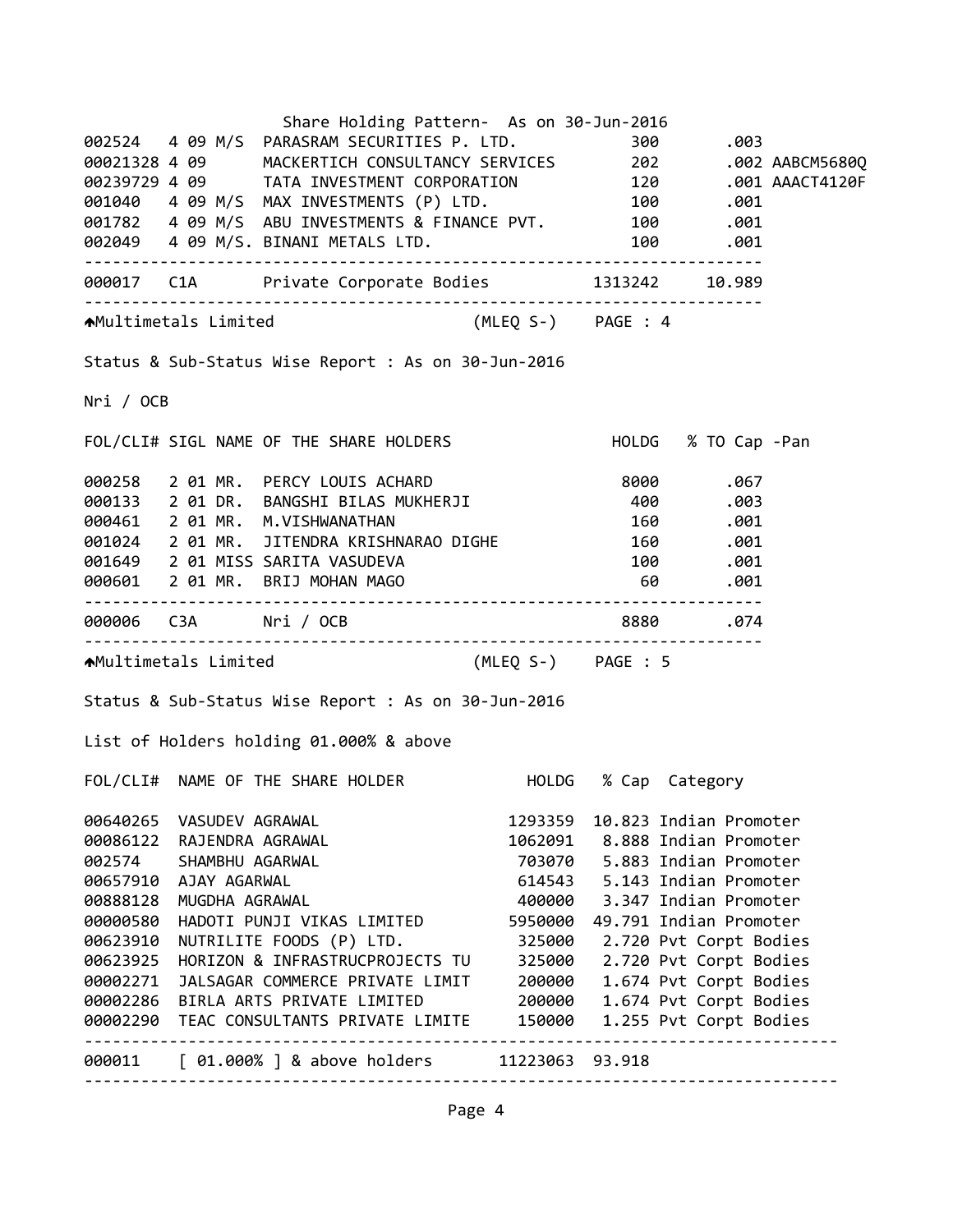Share Holding Pattern‐ As on 30‐Jun‐2016 Multimetals Limited (MLEQ S‐) PAGE : 6

Status & Sub‐Status Wise Report : As on 30‐Jun‐2016

List of Top (100) Holders (General)

FOL/CLI# SIGL NAME OF THE SHARE HOLDERS HOLDG % TO Cap ‐Pan

| 00000580 4 05 |              |                |          | HADOTI PUNJI VIKAS LIMITED                                                                                                                                                                                                   | 5950000 |       | 49.791 AAACH4047F |
|---------------|--------------|----------------|----------|------------------------------------------------------------------------------------------------------------------------------------------------------------------------------------------------------------------------------|---------|-------|-------------------|
| 00640265 1 04 |              |                |          | VASUDEV AGRAWAL<br>RAJENDRA AGRAWAL<br>SHAMBHU AGARWAL<br>AJAY AGARWAL<br>MUGDHA AGRAWAL                                                                                                                                     | 1293359 |       | 10.823 AAVPA5418K |
| 00086122 1 04 |              |                |          |                                                                                                                                                                                                                              | 1062091 |       | 8.888 ABKPA3830H  |
| 002574        |              | 1 04           |          |                                                                                                                                                                                                                              | 703070  | 5.883 |                   |
| 00657910 1 04 |              |                |          |                                                                                                                                                                                                                              | 614543  |       | 5.143 AFOPA1833L  |
| 00888128 1 04 |              |                |          |                                                                                                                                                                                                                              | 400000  |       | 3.347 AJSPA9434F  |
| 00623910 4 09 |              |                |          | NUTRILITE FOODS (P) LTD.                                                                                                                                                                                                     | 325000  |       | 2.720 AABCN9605N  |
| 00623925 4 09 |              |                |          | HORIZON & INFRASTRUCPROJECTS TU                                                                                                                                                                                              | 325000  |       | 2.720 AABCH4944G  |
| 00002271 4 09 |              |                |          | JALSAGAR COMMERCE PRIVATE LIMIT<br>BIRLA ARTS PRIVATE LIMITED                                                                                                                                                                | 200000  |       | 1.674 AAACJ6417H  |
|               |              |                |          | 00002271  4  09   JALSAGAR COMMERCE PRIVATE L<br>00002286   4   09   BIRLA ARTS PRIVATE LIMITED                                                                                                                              | 200000  |       | 1.674 AACCB0469K  |
| 00002290 4 09 |              |                |          | TEAC CONSULTANTS PRIVATE LIMITE                                                                                                                                                                                              | 150000  |       | 1.255 AABCT0267A  |
| 002579        | $\mathbf{1}$ |                |          | VINOD PRAKASH SHARMA                                                                                                                                                                                                         | 88200   | .738  |                   |
| 00025998 4 09 |              |                |          | C MACKERTICH PRIVATE LIMITED                                                                                                                                                                                                 | 65900   |       | .551 AABCC03810   |
| 000689        |              |                |          | 4 23 M/S THE NEW INDIA ASSURANCE CO.LTD.                                                                                                                                                                                     | 44989   | .376  |                   |
| 00000442 1 00 |              |                |          | AMPI CHATTER                                                                                                                                                                                                                 | 40393   |       | .338 ABEPC8689E   |
| 002569        |              | $\overline{1}$ |          | ALOK PARASHAR                                                                                                                                                                                                                | 40000   | .335  |                   |
| 002627        |              | 4 09           |          | CHATUR PROPERTIES PVT LTD                                                                                                                                                                                                    | 32000   | .268  |                   |
| 001994        |              |                |          | 1 00 MRS. PRAMILA NARAYAN RAUT                                                                                                                                                                                               | 24000   | .201  |                   |
| 001996        |              |                |          | 1 00 MRS. GHATALIA DINA PRAVIN                                                                                                                                                                                               | 20000   | .167  |                   |
| 001995        |              |                | 1 00 MR. | NARAYAN RAMCHANDRA RAUT                                                                                                                                                                                                      | 16000   | .134  |                   |
| 002575        |              |                |          |                                                                                                                                                                                                                              | 13763   | .115  |                   |
| 002638        |              |                |          |                                                                                                                                                                                                                              | 10063   |       | .084 AAWPT1982G   |
| 002045        |              |                |          | WADHUBALA PARESH TRIVEDI<br>1 MADHUBALA PARESH TRIVEDI<br>4 09 M/S ASIATIC OFFSHORE LTD.<br>2 01 MR. PERCY LOUIS ACHARD<br>1 B S KOTHARI<br>8 1 00 MALINI CHATTER<br>1 00 MR. PREMPATAN COMB                                 | 10000   | .084  |                   |
| 000258        |              |                |          |                                                                                                                                                                                                                              | 8000    | .067  |                   |
| 002577        |              |                |          |                                                                                                                                                                                                                              | 7876    | .066  |                   |
| 00000438 1 00 |              |                |          |                                                                                                                                                                                                                              | 5750    |       | .048 ABEPC8690D   |
| 001585        |              |                | 1 00 MR. | PREMRATAN DEVKISHAN DAGA                                                                                                                                                                                                     | 5000    | .042  |                   |
| 002560        |              |                |          | 1 00 MR. PREMIRATAN DEVILENT STE.<br>1 CUSTODIAN A/C N K AGGARWALA<br>1 00 MR. SEVANTILAL ANOPCHAND SHAH                                                                                                                     | 4600    | .038  |                   |
| 001669        |              |                |          |                                                                                                                                                                                                                              | 4448    | .037  |                   |
| 001848        |              |                |          | 1 00 MR. RAVI WARRIER                                                                                                                                                                                                        | 4000    | .033  |                   |
| 001905        |              |                |          | 1 00 MR. SUBHAS B.AGRAWAL                                                                                                                                                                                                    | 4000    | .033  |                   |
| 001540        |              |                |          | 4 09 M/S VYAPARIK PRATISHTHAN LTD.                                                                                                                                                                                           | 3800    | .032  |                   |
| 001820        |              |                |          |                                                                                                                                                                                                                              | 3500    | .029  |                   |
| 001827        |              |                |          |                                                                                                                                                                                                                              | 3500    | .029  |                   |
| 00000491 1 00 |              |                |          |                                                                                                                                                                                                                              | 3346    |       | .028 AGGPK0892G   |
| 001891        |              |                |          |                                                                                                                                                                                                                              | 3000    | .025  |                   |
| 001892        |              |                |          |                                                                                                                                                                                                                              | 3000    | .025  |                   |
| 002594        |              |                |          |                                                                                                                                                                                                                              | 3000    | .025  |                   |
| 001071        |              |                |          |                                                                                                                                                                                                                              | 2900    | .024  |                   |
| 002007        |              |                |          | 4 09 M/S VIAPANIN PNATISMMAN LTD.<br>100 MR. ASHOK P. SHAH<br>100 MR. NIRANJAN P. SHAH<br>100 MRS. SHANTA DEVI G KHICHA<br>100 MR. DEEPAK G KHICHA<br>100 RAJESH GAUTAM<br>100 MRS. SARLA DAGA<br>100 MR. SURESH KUMAR BAGRI | 2760    | .023  |                   |
|               |              |                |          |                                                                                                                                                                                                                              |         |       |                   |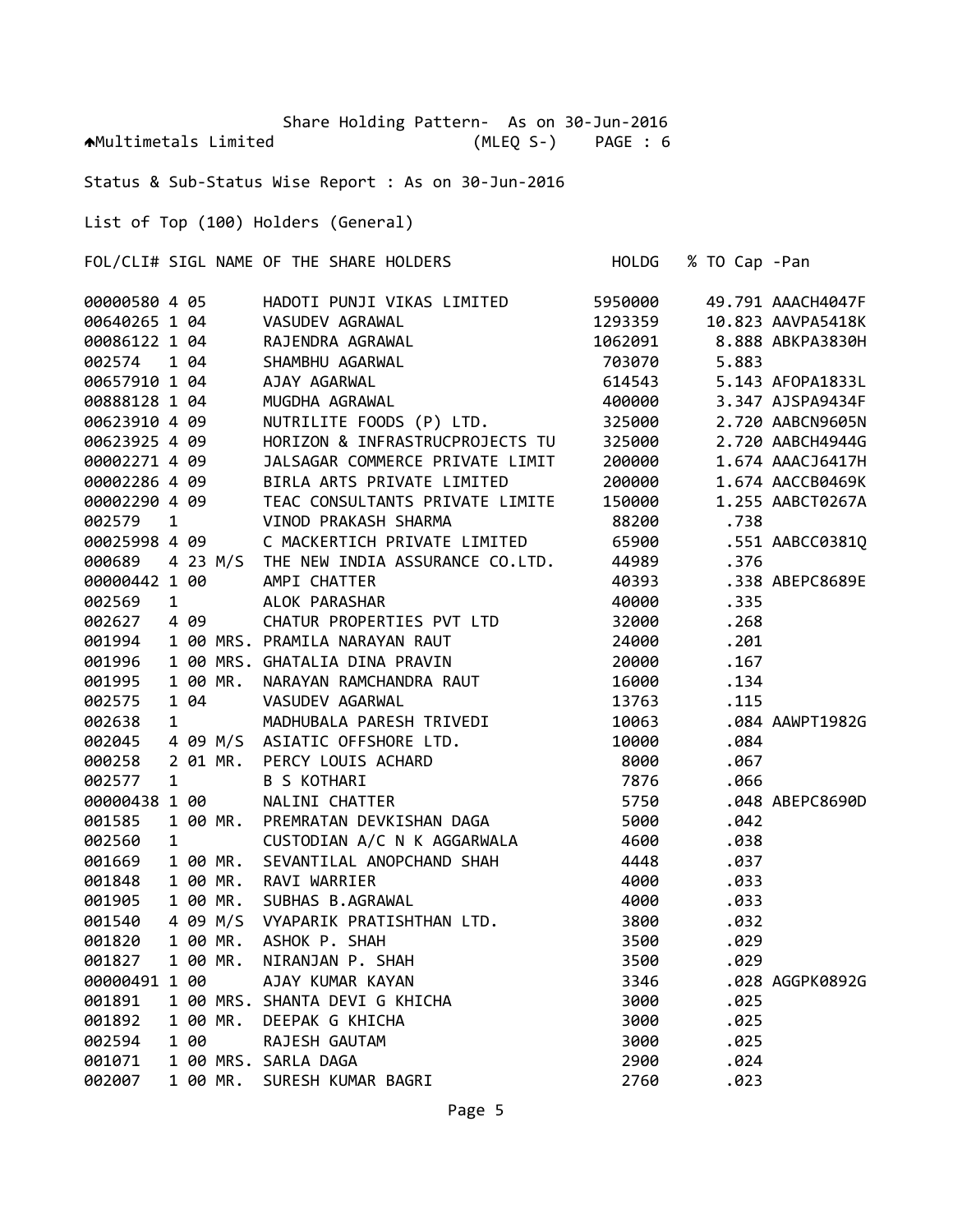| Share Holding Pattern- As on 30-Jun-2016                                                                                                                                                                                                                         |      |                     |
|------------------------------------------------------------------------------------------------------------------------------------------------------------------------------------------------------------------------------------------------------------------|------|---------------------|
|                                                                                                                                                                                                                                                                  |      | .023                |
|                                                                                                                                                                                                                                                                  |      | .022                |
| 002595 1 NEELAM GAUTAM<br>001211 1 00 MR. MURARI LAL JALAN 2600<br>001494 1 00 MRS. KRISHNA CHATTER 2562<br>001948 1 00 MRS. PREM KUMARI DIWAKAR 2500<br>001801 1 00 MR. OM SARUP AGGARWAL 2300<br>001759 1 00 MRS. PREMA GUPTA 2313<br>00                       |      | .021                |
|                                                                                                                                                                                                                                                                  |      | .021                |
|                                                                                                                                                                                                                                                                  |      | .020                |
|                                                                                                                                                                                                                                                                  |      | .019                |
|                                                                                                                                                                                                                                                                  |      | .018 AUCPS9895H     |
|                                                                                                                                                                                                                                                                  |      | .016 ABEPP0634Q     |
|                                                                                                                                                                                                                                                                  |      | .016                |
| 000655 1 00 MR. M.SIMHACHALAM 1867<br>001606 1 00 MRS. BANSARI SURYAKANT BAXI 1800<br>002064 1 00 MR. DAVILL SALERA                                                                                                                                              |      | .015                |
|                                                                                                                                                                                                                                                                  |      |                     |
|                                                                                                                                                                                                                                                                  |      |                     |
| 001000 1 00 HMS. DANSNYL DOWNWREAD DATE:<br>002064 1 00 MR. BAKULA SANGHVI 1750 1740 .015<br>1740 .015 Multimetals Limited (MLEQ S-) PAGE : 7                                                                                                                    |      |                     |
|                                                                                                                                                                                                                                                                  |      |                     |
| Status & Sub-Status Wise Report : As on 30-Jun-2016                                                                                                                                                                                                              |      |                     |
|                                                                                                                                                                                                                                                                  |      |                     |
| List of Top (100) Holders (General)                                                                                                                                                                                                                              |      |                     |
|                                                                                                                                                                                                                                                                  |      |                     |
| FOL/CLI# SIGL NAME OF THE SHARE HOLDERS                                                                                                                                                                                                                          |      | HOLDG % TO Cap -Pan |
|                                                                                                                                                                                                                                                                  |      |                     |
|                                                                                                                                                                                                                                                                  | 1700 | .014 AKRPG3458M     |
| 01349423 1 00       ELA SURESH GUNDARIA<br>001659   1 00 MRS. RUKMINI SANWARMAL KHAITAN                                                                                                                                                                          | 1687 | .014                |
| 000029 1 00 MR.                                                                                                                                                                                                                                                  | 1600 | .013                |
| 000976                                                                                                                                                                                                                                                           | 1600 | .013                |
| 001992                                                                                                                                                                                                                                                           | 1600 | .013                |
| 002634                                                                                                                                                                                                                                                           | 1600 | .013                |
| 001899                                                                                                                                                                                                                                                           | 1500 | .013                |
| 002512                                                                                                                                                                                                                                                           | 1500 | .013                |
| 002641                                                                                                                                                                                                                                                           | 1440 | .012 AMHPS2123D     |
| 100 MRS. RUKMINI SANWARMAL KHAITAN<br>100 MR. NABAYUG ACHARYA<br>100 MR. SHIV ANAND<br>100 MRS. KAMLA GANDHI<br>100 MR. SHYAM TODI<br>100 MR. HITESH KANTILAL PATEL<br>100 MR. HITESH KANTILAL PATEL<br>100 MR. U.P. BHAT<br>100 MR. GANESH DAS BHATTE<br>001711 | 1400 | .012                |
| 002074                                                                                                                                                                                                                                                           | 1400 | .012                |
| 001045                                                                                                                                                                                                                                                           |      | 1300.011            |
| 001962                                                                                                                                                                                                                                                           | 1300 | .011                |
| 002629                                                                                                                                                                                                                                                           | 1280 | .011                |
| 1 00 MR.<br>VED PRAKASH VIJH<br>000231                                                                                                                                                                                                                           | 1250 | .010                |
| 1 00 MR.<br>SITA RAM LAMBORIA<br>001652                                                                                                                                                                                                                          | 1237 | .010                |
| 1 00 MR.<br>001658<br>SANWARMAL PRABHUDAYAL KHAITAN                                                                                                                                                                                                              | 1237 | .010                |
| 1 00 MRS. KAMLA MAHESHWARY<br>001082                                                                                                                                                                                                                             | 1200 | .010                |
| 1 00 MR.<br>001910<br>YATIN V. UDESHI                                                                                                                                                                                                                            | 1200 | .010                |
| 1 00 MR.<br>001911<br>VIKRAM UDESHI                                                                                                                                                                                                                              | 1200 | .010                |
| 001912<br>1 00 MRS. PUSHPA V. UDESHI                                                                                                                                                                                                                             | 1200 | .010                |
| 1 00 MRS. DHARMISTHA U. UDESHI<br>001913                                                                                                                                                                                                                         | 1200 | .010                |
| 1 00 MR.<br>002087<br>SURENDRA CHANDALIA                                                                                                                                                                                                                         | 1200 | .010                |
| 1 00 MR.<br>001148<br>PREM RATAN DAGA                                                                                                                                                                                                                            | 1160 | .010                |
| 1 00 MISS SANDHYA DAGA (MINOR)<br>001149                                                                                                                                                                                                                         | 1160 | .010                |
| 001741<br>1 00 MR.<br>PURUSHOTTAM MALL                                                                                                                                                                                                                           | 1115 | .009                |
| 1 00 MR.<br>001922<br>RAVI MOHAN                                                                                                                                                                                                                                 | 1112 | .009                |
| 002614<br>$\mathbf{1}$<br>MURTUZA HUSSAINI BHARMAL                                                                                                                                                                                                               | 1100 | .009                |
|                                                                                                                                                                                                                                                                  |      |                     |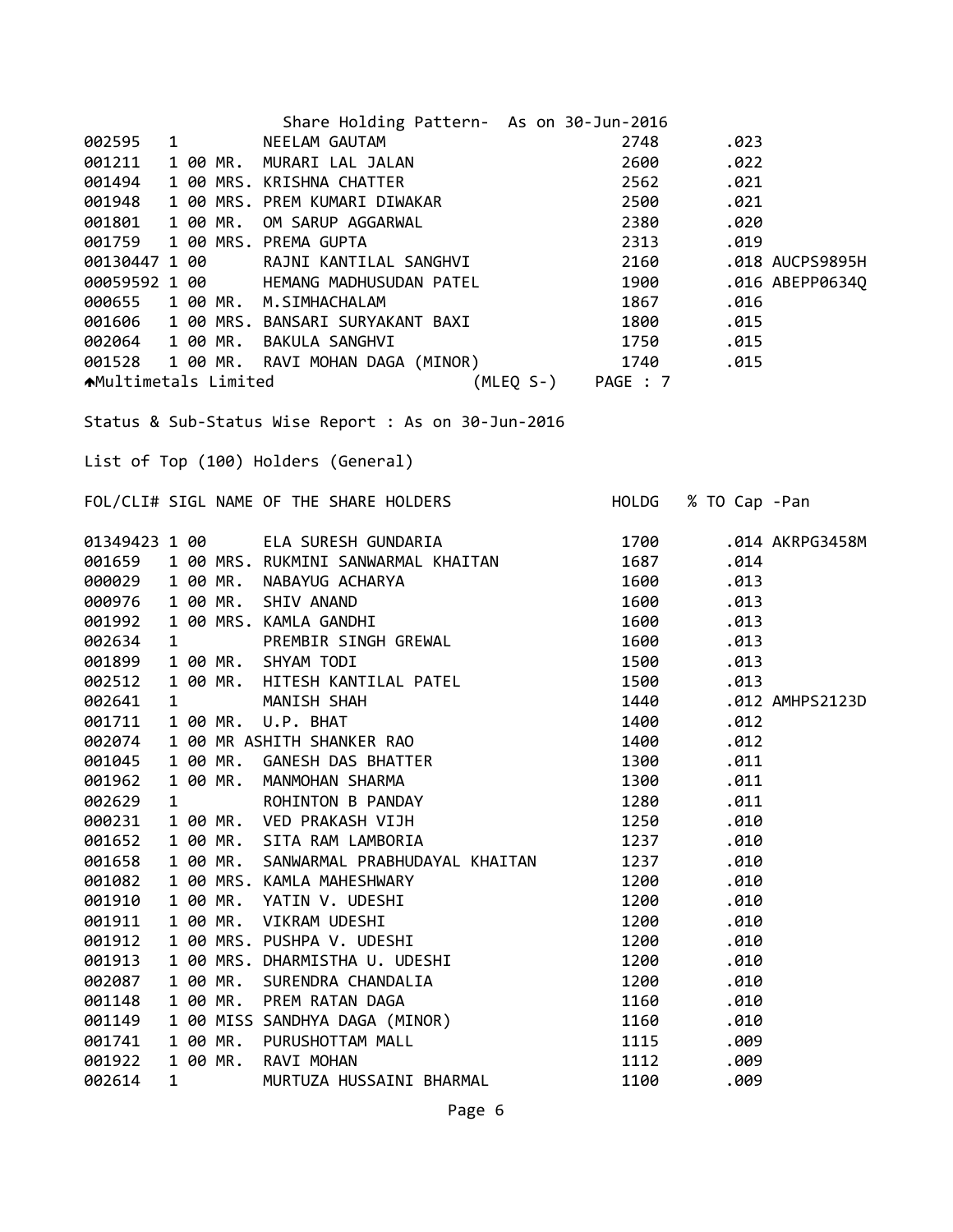|                         |              |          | Share Holding Pattern- As on 30-Jun-2016                                                                                                                                                                                                 |              |            |                       |
|-------------------------|--------------|----------|------------------------------------------------------------------------------------------------------------------------------------------------------------------------------------------------------------------------------------------|--------------|------------|-----------------------|
|                         |              |          | 001772 1 00 MR. MAHESH CHANDER SHRIVASTAVA                                                                                                                                                                                               |              | 1080.009   |                       |
|                         |              |          |                                                                                                                                                                                                                                          |              |            |                       |
|                         |              |          |                                                                                                                                                                                                                                          |              |            |                       |
|                         |              |          | 001772 1 00 MR. MAHESH CHANDER SHRIVASTAVA 1080 .009<br>001934 1 00 MR. BAKUL SANGHVI 1071 .009<br>001935 1 00 MR. N. SESHADRI 1071 .009<br>001935 1 00 MR. CHANDRA MOHAN<br>0001322 1 00 MR. CHANDRA MOHAN<br>0001322 1 00 MR. CHANDR   |              |            |                       |
|                         |              |          |                                                                                                                                                                                                                                          |              |            |                       |
|                         |              |          |                                                                                                                                                                                                                                          |              |            |                       |
|                         |              |          |                                                                                                                                                                                                                                          |              |            |                       |
|                         |              |          |                                                                                                                                                                                                                                          |              |            |                       |
|                         |              |          |                                                                                                                                                                                                                                          |              |            |                       |
|                         |              |          |                                                                                                                                                                                                                                          |              |            |                       |
|                         |              |          |                                                                                                                                                                                                                                          |              |            |                       |
|                         |              |          |                                                                                                                                                                                                                                          |              |            |                       |
|                         |              |          |                                                                                                                                                                                                                                          |              |            |                       |
|                         |              |          |                                                                                                                                                                                                                                          |              |            |                       |
|                         |              |          |                                                                                                                                                                                                                                          |              |            | 1000 .008 AKMPK4585A  |
|                         |              |          | 00485236 1 00 SURI NANTI NANTA<br>002626 1 PREMA GUPTA 981 .008<br>00000015 1 00 ANUJ SHANTILAL BADJATE 978 .008 ABOPB5644E<br>000886 1 00 MR. YOGINDER NATH SHARMA 960 .008<br>001594 4 01 M/S MANDVI CO-OP.BANK LTD. 960 .008<br>00202 |              |            |                       |
|                         |              |          |                                                                                                                                                                                                                                          |              |            |                       |
|                         |              |          |                                                                                                                                                                                                                                          |              |            |                       |
|                         |              |          |                                                                                                                                                                                                                                          |              |            |                       |
|                         |              |          |                                                                                                                                                                                                                                          |              |            |                       |
|                         |              |          |                                                                                                                                                                                                                                          |              |            |                       |
|                         |              |          | 000100 Top (100) Holders - (General) 11784678 98.617                                                                                                                                                                                     |              |            |                       |
|                         |              |          | AMultimetals Limited (MLEQ S-) PAGE : 8                                                                                                                                                                                                  |              |            |                       |
|                         |              |          |                                                                                                                                                                                                                                          |              |            |                       |
|                         |              |          | Status & Sub-Status Wise Report : As on 30-Jun-2016                                                                                                                                                                                      |              |            |                       |
|                         |              |          | List of Top (50) Holders (Individual)                                                                                                                                                                                                    |              |            |                       |
|                         |              |          | FOL/CLI# SIGL NAME OF THE SHARE HOLDERS HOLD HOLDG % TO Cap -Pan                                                                                                                                                                         |              |            |                       |
|                         |              |          |                                                                                                                                                                                                                                          |              |            |                       |
|                         |              |          | 002579 1 VINOD PRAKASH SHARMA<br>00000442.1.00 MPT CUATTER                                                                                                                                                                               |              | 88200 .738 |                       |
|                         |              |          | 00000442 1 00 AMPI CHATTER                                                                                                                                                                                                               |              |            | 40393 .338 ABEPC8689E |
| 002569 1                |              |          | ALOK PARASHAR                                                                                                                                                                                                                            | 40000        | .335       |                       |
| 001994                  |              |          | 1 00 MRS. PRAMILA NARAYAN RAUT                                                                                                                                                                                                           | 24000        | .201       |                       |
| 001996                  |              |          | 1 00 MRS. GHATALIA DINA PRAVIN                                                                                                                                                                                                           | 20000        | .167       |                       |
| 001995                  |              | 1 00 MR. | NARAYAN RAMCHANDRA RAUT                                                                                                                                                                                                                  | 16000        | .134       |                       |
| 002638                  | 1            |          | MADHUBALA PARESH TRIVEDI                                                                                                                                                                                                                 | 10063        |            | .084 AAWPT1982G       |
| 002577                  | $\mathbf{1}$ |          | <b>B S KOTHARI</b>                                                                                                                                                                                                                       | 7876         | .066       |                       |
| 00000438 1 00           |              |          | NALINI CHATTER                                                                                                                                                                                                                           | 5750         |            | .048 ABEPC8690D       |
| 001585                  |              | 1 00 MR. | PREMRATAN DEVKISHAN DAGA                                                                                                                                                                                                                 | 5000         | .042       |                       |
| 002560                  | 1            |          | CUSTODIAN A/C N K AGGARWALA                                                                                                                                                                                                              | 4600         | .038       |                       |
| 001669                  |              | 1 00 MR. | SEVANTILAL ANOPCHAND SHAH                                                                                                                                                                                                                | 4448         | .037       |                       |
| 001848                  |              | 1 00 MR. | RAVI WARRIER                                                                                                                                                                                                                             | 4000         | .033       |                       |
| 001905                  |              | 1 00 MR. | SUBHAS B.AGRAWAL                                                                                                                                                                                                                         | 4000         | .033       |                       |
| 001820                  |              | 1 00 MR. | ASHOK P. SHAH                                                                                                                                                                                                                            | 3500         | .029       |                       |
| 001827<br>00000491 1 00 |              | 1 00 MR. | NIRANJAN P. SHAH<br>AJAY KUMAR KAYAN                                                                                                                                                                                                     | 3500<br>3346 | .029       | .028 AGGPK0892G       |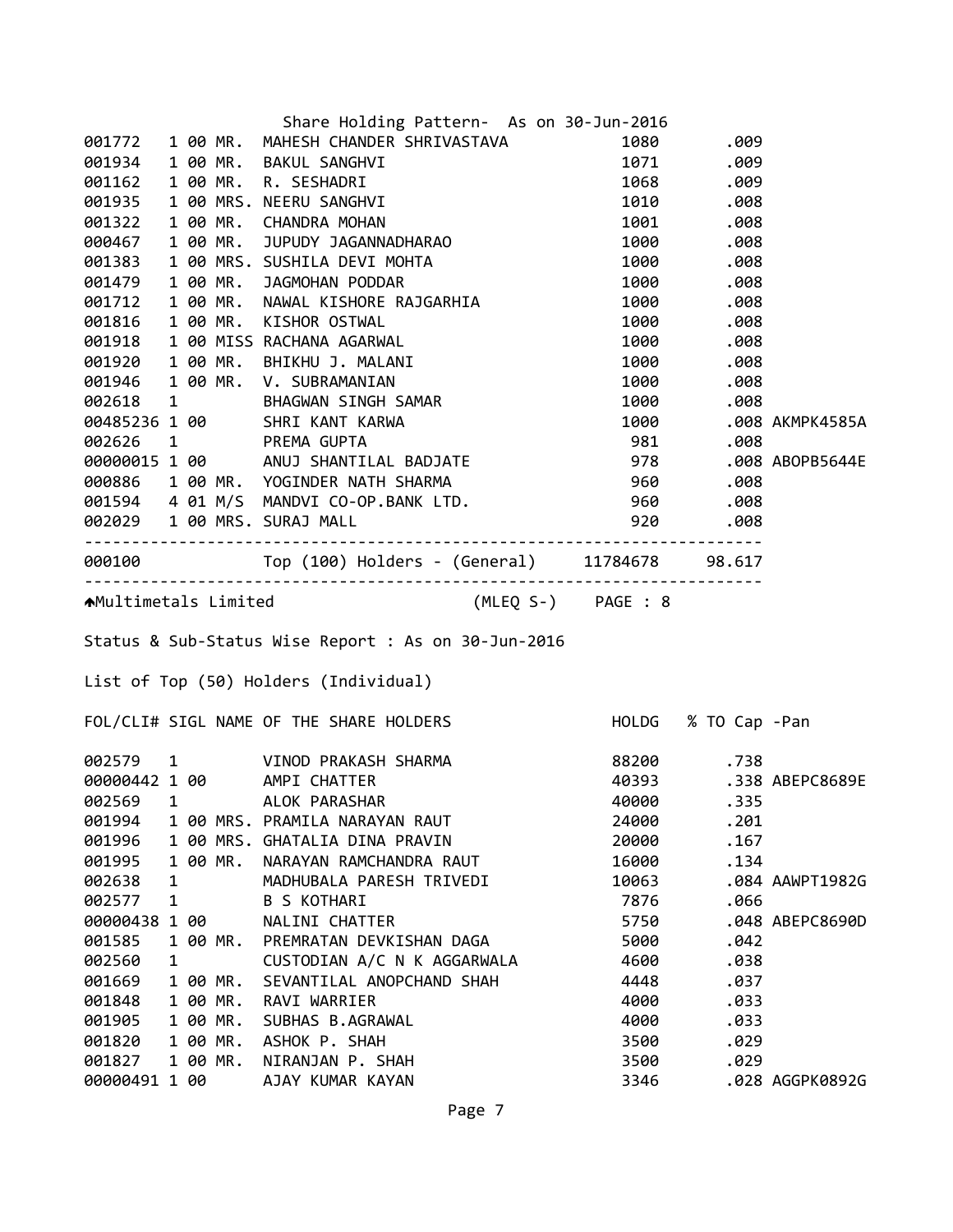| 3001891 1 00 MRS. SHANTA DEVICE KHICHA 3000 .025<br>001891 1 00 MRS. SHANTA DEVICING KHICHA 3000 .025<br>002594 1 00 RAJESH GAUTAM 3000 .025<br>002594 1 00 MRS. SARLA DAGA 2900 .025<br>002697 1 00 MRS. SARLA DAGA 2900 .024<br>002200<br>00130447 160<br>00130447 160<br>00130447 160<br>00130447 160<br>00130447 160<br>00130447 160<br>001606 1 00 MR. SLMNTLIAL SANGHVI<br>000655 1 00 MR. SLMNTACHALAM<br>001666 1 00 MRS. BANSARI SURYAKANT BAXI<br>001666 1 00 MRS. BANSARI SURYAKA |
|----------------------------------------------------------------------------------------------------------------------------------------------------------------------------------------------------------------------------------------------------------------------------------------------------------------------------------------------------------------------------------------------------------------------------------------------------------------------------------------------|
|                                                                                                                                                                                                                                                                                                                                                                                                                                                                                              |
|                                                                                                                                                                                                                                                                                                                                                                                                                                                                                              |
|                                                                                                                                                                                                                                                                                                                                                                                                                                                                                              |
|                                                                                                                                                                                                                                                                                                                                                                                                                                                                                              |
|                                                                                                                                                                                                                                                                                                                                                                                                                                                                                              |
|                                                                                                                                                                                                                                                                                                                                                                                                                                                                                              |
|                                                                                                                                                                                                                                                                                                                                                                                                                                                                                              |
|                                                                                                                                                                                                                                                                                                                                                                                                                                                                                              |
|                                                                                                                                                                                                                                                                                                                                                                                                                                                                                              |
|                                                                                                                                                                                                                                                                                                                                                                                                                                                                                              |
|                                                                                                                                                                                                                                                                                                                                                                                                                                                                                              |
|                                                                                                                                                                                                                                                                                                                                                                                                                                                                                              |
|                                                                                                                                                                                                                                                                                                                                                                                                                                                                                              |
|                                                                                                                                                                                                                                                                                                                                                                                                                                                                                              |
|                                                                                                                                                                                                                                                                                                                                                                                                                                                                                              |
|                                                                                                                                                                                                                                                                                                                                                                                                                                                                                              |
|                                                                                                                                                                                                                                                                                                                                                                                                                                                                                              |
|                                                                                                                                                                                                                                                                                                                                                                                                                                                                                              |
|                                                                                                                                                                                                                                                                                                                                                                                                                                                                                              |
|                                                                                                                                                                                                                                                                                                                                                                                                                                                                                              |
|                                                                                                                                                                                                                                                                                                                                                                                                                                                                                              |
|                                                                                                                                                                                                                                                                                                                                                                                                                                                                                              |
|                                                                                                                                                                                                                                                                                                                                                                                                                                                                                              |
|                                                                                                                                                                                                                                                                                                                                                                                                                                                                                              |
|                                                                                                                                                                                                                                                                                                                                                                                                                                                                                              |
|                                                                                                                                                                                                                                                                                                                                                                                                                                                                                              |
|                                                                                                                                                                                                                                                                                                                                                                                                                                                                                              |
|                                                                                                                                                                                                                                                                                                                                                                                                                                                                                              |
|                                                                                                                                                                                                                                                                                                                                                                                                                                                                                              |
|                                                                                                                                                                                                                                                                                                                                                                                                                                                                                              |
|                                                                                                                                                                                                                                                                                                                                                                                                                                                                                              |
|                                                                                                                                                                                                                                                                                                                                                                                                                                                                                              |
|                                                                                                                                                                                                                                                                                                                                                                                                                                                                                              |
|                                                                                                                                                                                                                                                                                                                                                                                                                                                                                              |
| Top (50) Holders - Individuals 349050<br>000050<br>2.921                                                                                                                                                                                                                                                                                                                                                                                                                                     |
| (MLEQ S-) PAGE : 1<br><b>↑</b> Multimetals Limited                                                                                                                                                                                                                                                                                                                                                                                                                                           |
| -DISTRIBUTION SCHEDULE ON SCRIP VALUE -As On :30-Jun-2016                                                                                                                                                                                                                                                                                                                                                                                                                                    |
| SHARE(OR DEBENTURE)<br>-NUM OF<br>$(\%)$ OF TOTAL<br>% OF                                                                                                                                                                                                                                                                                                                                                                                                                                    |
| HOLDERS A M O U N T<br>OF NOMINAL VALUE<br>HOLDERS<br>AMT                                                                                                                                                                                                                                                                                                                                                                                                                                    |
| 5000<br>664<br><b>UPTO</b><br>T0<br>78.67<br>1093010.00<br>.91                                                                                                                                                                                                                                                                                                                                                                                                                               |
| 10000<br>11.26<br>5001<br>T <sub>0</sub><br>95<br>708200.00<br>.59                                                                                                                                                                                                                                                                                                                                                                                                                           |
| 20000<br>38<br>10001<br>T <sub>0</sub><br>4.50<br>517650.00<br>.43                                                                                                                                                                                                                                                                                                                                                                                                                           |
| Page 8                                                                                                                                                                                                                                                                                                                                                                                                                                                                                       |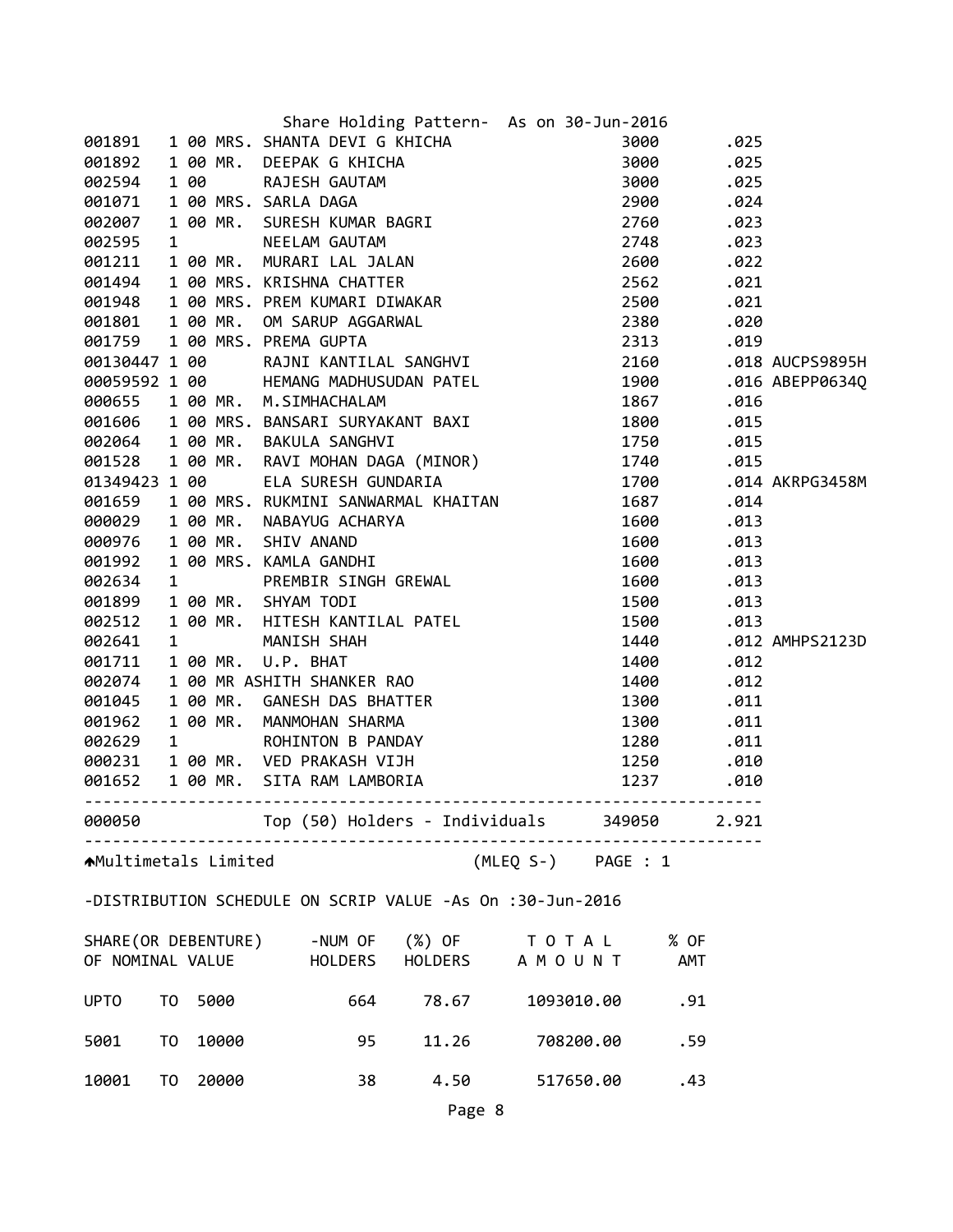## Share Holding Pattern‐ As on 30‐Jun‐2016

| 20001         | T0             | 30000                                   | 12      | 1.42                       | 319230.00                                                           |         | .27           |                   |
|---------------|----------------|-----------------------------------------|---------|----------------------------|---------------------------------------------------------------------|---------|---------------|-------------------|
| 30001         | T0             | 40000                                   | 6       | .71                        | 221460.00                                                           |         | .19           |                   |
| 40001         | T <sub>0</sub> | 50000                                   | 3       | .36                        | 140480.00                                                           |         | .12           |                   |
| 50001         | T <sub>0</sub> | 100000                                  | 4       | .47                        | 316260.00                                                           |         | .26           |                   |
| 100001        |                | TO ABOVE                                | 22      | 2.61                       | 116183710.00                                                        |         | 97.22         |                   |
|               |                | * * T O T A L * *                       | 844     | 100.00                     | 119500000.00                                                        |         | 100.00        |                   |
|               |                | <b>AMultimetals Limited</b>             |         |                            | (MLEQ S-) PAGE : 2                                                  |         |               |                   |
|               |                |                                         |         |                            | -DISTRIBUTION SCHEDULE ON NUMBER OF SHARES/DEBS -As On :30-Jun-2016 |         |               |                   |
|               |                | SHARE(OR DEBENTURE)                     | HOLDERS | -NUM OF (%) OF<br>HOLDERS  | T O T A L<br>SHARES(OR DEBS)                                        |         | % OF<br>SH/DB |                   |
| <b>UPTO</b>   | T <sub>0</sub> | 100                                     | 323     | 38.27                      | 23352                                                               |         | .20           |                   |
| 101           | T <sub>0</sub> | 200                                     | 181     | 21.45                      | 29696                                                               |         | .25           |                   |
| 201           | T <sub>0</sub> | 500                                     | 160     | 18.96                      | 56253                                                               |         | .47           |                   |
| 501           | T <sub>0</sub> | 1000                                    | 95      | 11.26                      | 70820                                                               |         | .59           |                   |
| 1001          | T <sub>0</sub> | 5000                                    | 59      | 6.99                       | 119882                                                              |         | 1.00          |                   |
| 5001          | T <sub>0</sub> | 10000                                   | 4       | .47                        | 31626                                                               |         | .26           |                   |
| 10001         | T0             | 100000                                  | 11      | 1.30                       | 395308                                                              |         | 3.31          |                   |
| 100001        | T <sub>0</sub> | <b>ABOVE</b>                            | 11      | 1.30                       | 11223063                                                            |         | 93.92         |                   |
|               |                | * * T O T A L * *                       | 844     | 100.00                     | 11950000                                                            |         | 100.00        |                   |
|               |                | ▲Multimetals Limited                    |         |                            | (MLEQ S-) PAGE : 1                                                  |         |               |                   |
|               |                | As on : 30-Jun-2016                     |         |                            |                                                                     |         |               |                   |
|               |                | As per Take-Over Clause                 |         |                            |                                                                     |         |               |                   |
|               |                | FOL/CLI# SIGL NAME OF THE SHARE HOLDERS |         |                            |                                                                     | HOLDG   | % TO Cap -Pan |                   |
| 00000580 4 05 |                | MULTIMETALS LTD. C-BLOCK,               |         | HADOTI PUNJI VIKAS LIMITED |                                                                     | 5950000 |               | 49.791 AAACH4047F |

Page 9